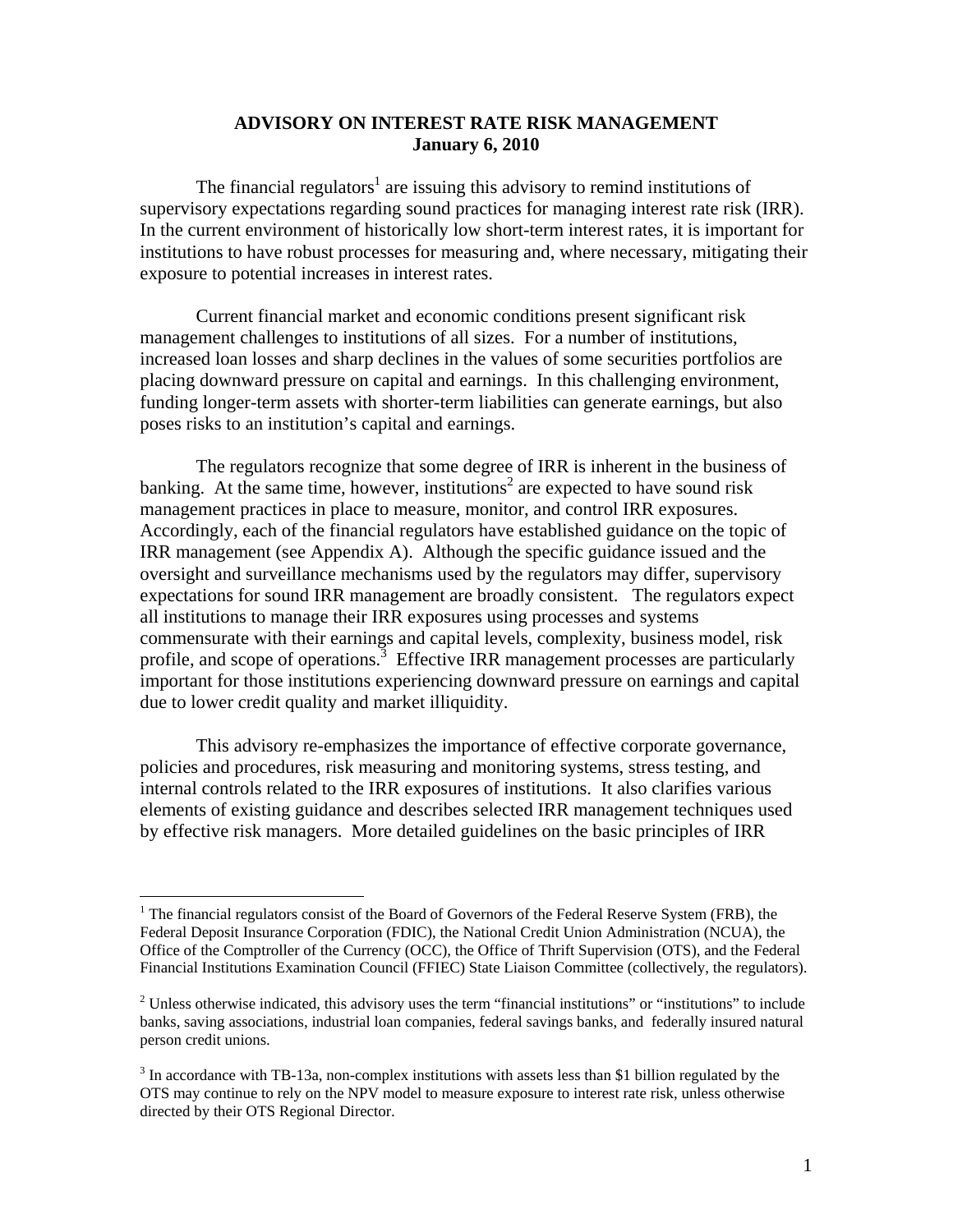management discussed in this advisory can be found in each regulator's established guidance.<sup>4</sup>

Importantly, effective IRR management not only involves the identification and measurement of IRR, but also provides for appropriate actions to control this risk. If an institution determines that its core earnings and capital are insufficient to support its level of IRR, it should take steps to mitigate its exposure, increase its capital, or both.

#### **Corporate Governance**

 $\overline{a}$ 

Existing interagency and international guidance identifies the board of directors as having the ultimate responsibility for the risks undertaken by an institution – including IRR. As a result, the regulators remind boards of directors that they should understand and be regularly informed about the level and trend of their institutions' IRR exposure. The board of directors or its delegated committee of board members should oversee the establishment, approval, implementation, and annual review of IRR management strategies, policies, procedures, and limits (or risk tolerances). Institutions should understand the implications of the IRR strategies they pursue, including their potential impact on market, liquidity, credit, and operating risks.

Senior management is responsible for ensuring that board-approved strategies, policies, and procedures for managing IRR are appropriately executed within the designated lines of authority and responsibility. Management also is responsible for maintaining:

- Appropriate policies, procedures and internal controls addressing IRR management, including limits and controls over risk taking to stay within board-approved tolerances;
- Comprehensive systems and standards for measuring IRR, valuing positions, and assessing performance, including procedures for updating IRR measurement scenarios and key underlying assumptions driving the institution's IRR analysis;
- Sufficiently detailed reporting processes to inform senior management and the board of the level of IRR exposure.

 An institution's IRR tolerance should be communicated so that the board of directors and senior management clearly understand the institution's risk tolerance limits and approach to managing the impact of IRR on earnings and capital adequacy. IRR reports distributed to senior management and the board should provide aggregate information and supporting detail that is sufficient to enable them to assess the sensitivity of the institution to changes in market rates and important assumptions underlying the metrics used. Institutions with an Asset/Liability Committee (ALCO), or similar senior management committee, should ensure the committee actively monitors the IRR profile and has sufficiently broad representation across major functions that can directly or

<sup>&</sup>lt;sup>4</sup> The principles set forth in this advisory and the regulators' individual guidance are consistent with the principles established by the Basel Committee on Banking Supervision.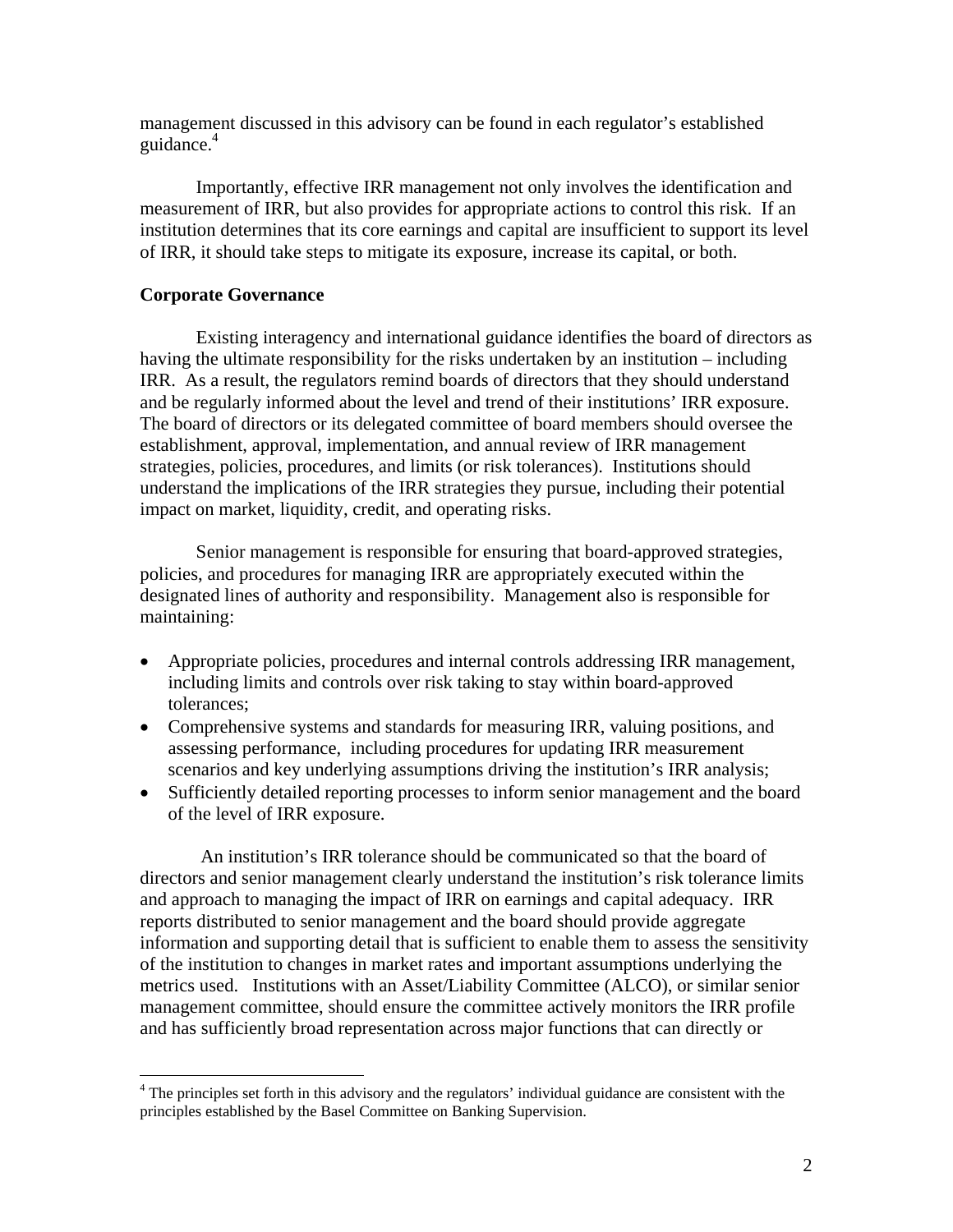indirectly influence the institution's IRR exposure (e.g., lending, investment securities, wholesale and retail funding).

### **Policies and Procedures**

Institutions are expected to have comprehensive policies and procedures governing all aspects of their IRR management process. Such policies and procedures should ensure the IRR implications of significant new strategies, products and businesses are integrated into IRR management process. Policies and procedures also should document and provide for controls over permissible hedging strategies and hedging instruments. Institutions should ensure the assessment of IRR is appropriately incorporated in firm-wide risk management efforts so that the interrelationships between IRR and other risks are understood.

IRR tolerances articulated in an institution's policies should be explicit and address the potential impact of changing interest rates on earnings and capital from a short-term and a long-term perspective. Well-managed institutions generally specify IRR tolerances in the context of scenarios of potential changes in market interest rates and a target or range for performance metrics. Institutions with significant exposures to basis risk, yield curve risk or positions with explicit or embedded options should establish risk tolerances appropriate for these risks.

### **Measurement and Monitoring of IRR**

Existing interagency guidance articulates supervisors' expectations that institutions have robust IRR measurement processes and systems to assess exposures relative to established risk tolerances. Such systems should be commensurate with the size and complexity of the institution. Although institutions may rely on third-party IRR models, they are expected to fully understand the underlying analytics, assumptions, and methodologies and ensure such systems and processes are incorporated appropriately in the strategic (long-term) and tactical (short-term) management of IRR exposures.

#### *Measurement Methodologies*

Institutions use a variety of techniques to measure IRR exposure. The regulators continue to believe that well-managed institutions will consider earnings and economic perspectives when assessing the scope of their IRR exposure. Reduced earnings or outright losses adversely affect an institution's liquidity and capital adequacy. Evaluating the impact of adverse changes in an institution's economic value also is useful as it can signal future earnings and capital problems.<sup>5</sup>

 Although simple maturity gap analysis for assessing the impact of changes in market rates on earnings may continue to be a viable analytical tool for small institutions with less complex IRR profiles, many institutions now use some form of simulation

 5 12 CFR § 3.10 provides that national banks can be assessed higher minimum capital ratios based on significant exposures to declines in the economic value of its capital.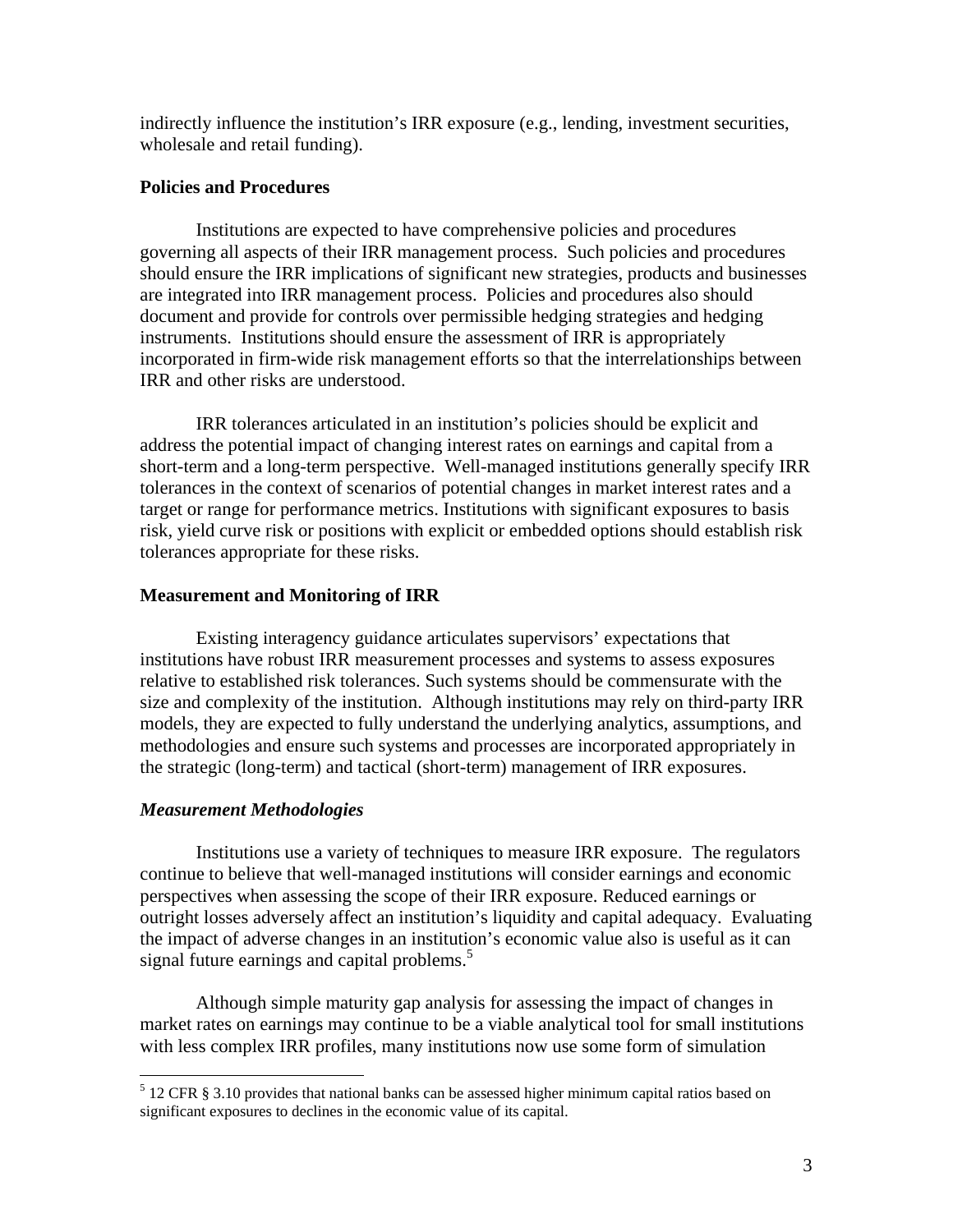modeling to measure IRR exposure. In fact, current computer technology allows even some smaller, less sophisticated institutions to perform comprehensive simulations of the potential impact of changes in market rates on their earnings and capital. Most institutions primarily use simulations to assess the impact of changing rates on earnings. However, many simulation models have the capability of forecasting the impacts on both earnings and capital by generating pro-forma income statements and balance sheets. Most also have capabilities for assessing the impact of changing rates on the market value of the balance sheet. Institutions are encouraged to use the full complement of analytical capabilities of their IRR simulation models.

A key aspect of IRR simulation involves the selection of an appropriate time horizon(s) over which to assess IRR exposures. Simulations can be performed over any time horizon and often are used to analyze multiple horizons identifying short-term, intermediate-term, and long-term risk. When using earnings simulation models, IRR exposures are best projected over at least a two-year period. Using a two-year time frame will better capture the true impact of important transactions, tactics, and strategies taken to increase revenues which can be hidden by viewing projected results within shorter time horizons. However, to fully assess the impacts of certain products with embedded options, longer time horizons of five to seven years are typically needed.

In general, simulation models can be either static or dynamic. Static simulation models are based on current exposures and assume a constant balance sheet with no new growth. In contrast, dynamic simulation models rely on detailed assumptions regarding changes in existing business lines, new business, and changes in management and customer behavior. Both techniques are capable of incorporating assumptions about the future path of interest rates using simple deterministic scenario analysis, more sophisticated stochastic-path techniques, or Monte Carlo simulations.

Dynamic earnings simulation models can be useful for business planning and budgeting purposes. However, dynamic simulation is highly dependent on key variables and assumptions that are extremely difficult to project with accuracy over an extended period. Furthermore, model assumptions can potentially hide certain key underlying risk exposures. As such, when performing dynamic simulations, institutions should also run static simulations to provide ALCO or senior management a complete and comparative description of the institution's IRR exposure.

Despite their many benefits, both static and dynamic earnings simulations have limitations in quantifying IRR exposure. As a result, economic value methodologies should also be used to broaden the assessment of IRR exposure.<sup>6</sup> Economic value-based methodologies measure the degree to which the economic values of an institution's positions change under different interest rate scenarios. The economic-value approach focuses on a longer-term time horizon, captures all future cash flows expected from

 $\overline{a}$ 

<sup>&</sup>lt;sup>6</sup> The FDIC, FRB, and OCC commonly refer to such methodologies as Economic Value of Equity (EVE) models. The NCUA uses the term Net Economic Value (NEV) in its regulations and guidance, and the OTS uses Net Portfolio Value (NPV).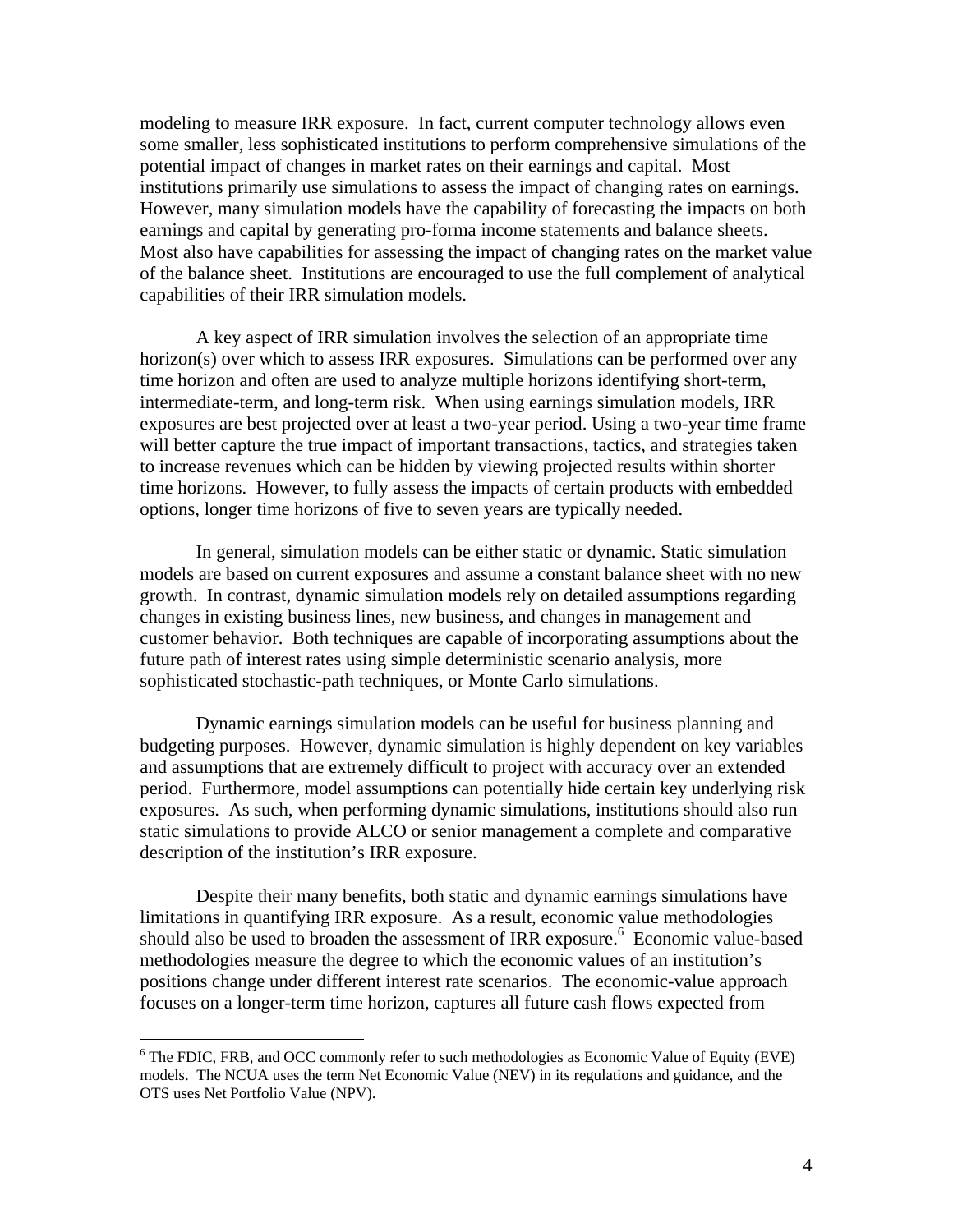existing assets and liabilities, and is more effective in considering embedded options in a typical institution's portfolio.

 In general, most economic value models use a static approach in that the analysis typically does not incorporate new business; rather, the analysis shows a snapshot in time of the risk inherent in the portfolio or balance sheet. However, some institutions have started to incorporate dynamic modeling techniques that provide forward-looking estimates of economic value.

Institutions are encouraged to use a variety of measurement methods to assess their IRR profile. Regardless of the methods used, an institution's IRR measurement system should be sufficiently robust to capture all material on and off-balance sheet positions and incorporate a stress-testing process to identify and quantify the institution's IRR exposure and potential problem areas.

#### *Stress Testing*

 $\overline{a}$ 

The regulators remind institutions that stress testing, which includes both scenario and sensitivity analysis, is an integral component of IRR management. In general, scenario analysis uses the model to predict a possible future outcome given an event or series of events, while sensitivity analysis tests a model's parameters without relating those changes to an underlying event or real world outcome.<sup>7</sup>

When conducting scenario analyses, institutions should assess a range of alternative future interest rate scenarios in evaluating IRR exposure. This range should be sufficiently meaningful to fully identify basis risk, yield curve risk and the risks of embedded options. In many cases, static interest rate shocks consisting of parallel shifts in the yield curve of plus and minus 200 basis points may not be sufficient to adequately assess an institution's IRR exposure. As a result, institutions should regularly assess IRR exposures beyond typical industry conventions, including changes in rates of greater magnitude (e.g., up and down 300 and 400 basis points) across different tenors to reflect changing slopes and twists of the yield curve. Institutions should ensure their scenarios are severe but plausible in light of the existing level of rates and the interest rate cycle. For example, in low-rate environments, scenarios involving significant declines in market rates can be deemphasized in favor of increasing the number and size of alternative rising-rate scenarios.

Depending on an institution's IRR profile, stress scenarios should include but not be limited to:

- Instantaneous and significant changes in the level of interest rates (instantaneous rate shocks);
- Substantial changes in rates over time (prolonged rate shocks);
- Changes in the relationships between key market rates (i.e., basis risk); and

<sup>7</sup> Basel Committee on Banking Supervision, *Principles for Sound Stress Testing Practices and Supervision*. May 2009.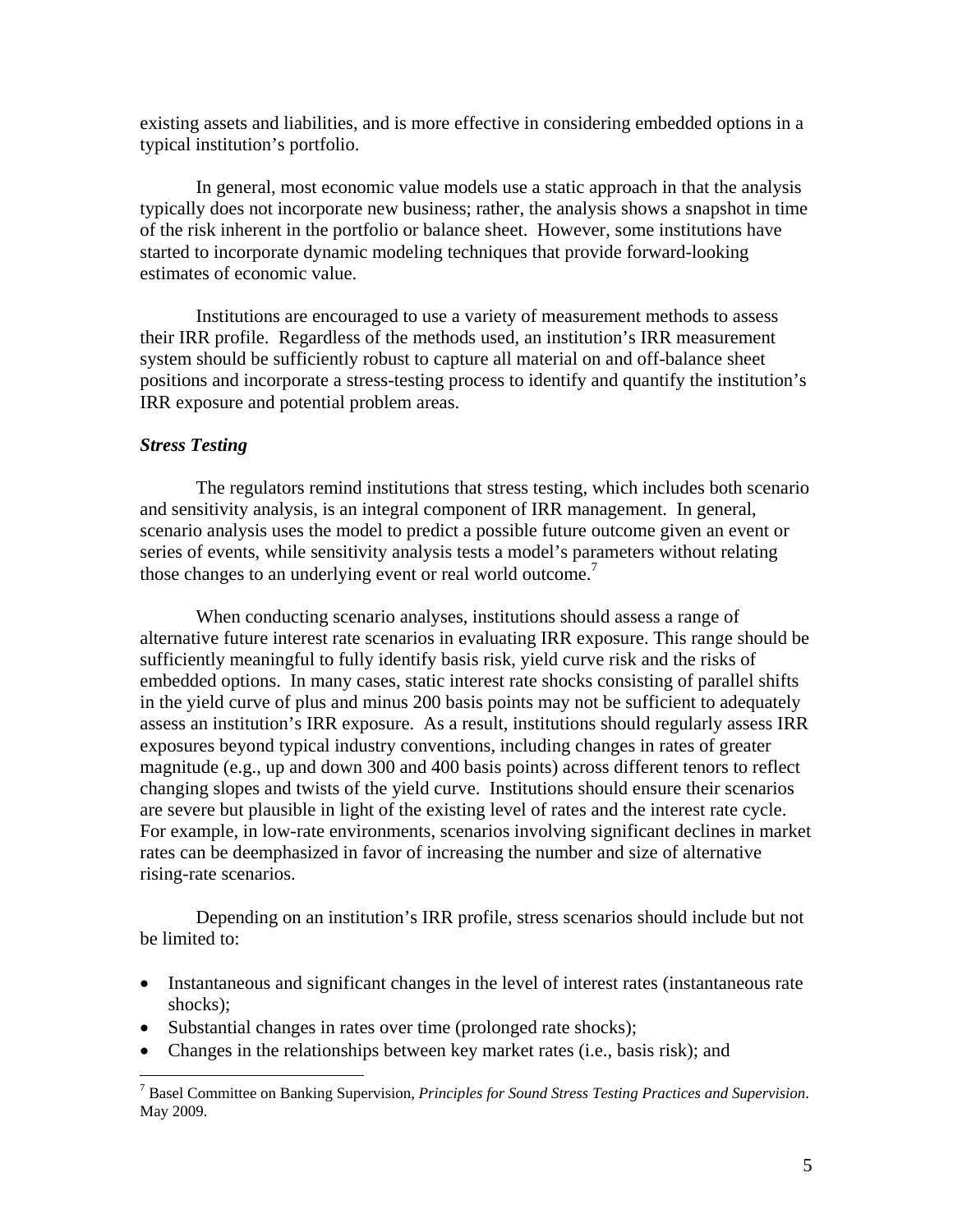Changes in the slope and the shape of the yield curve (i.e., yield curve risk).

The regulators recognize that not all financial institutions will require the full range of the scenarios discussed above. Non-complex institutions (e.g., institutions with limited embedded options or structured products on their balance sheet) may be able to justify running fewer or less intricate scenarios, depending on their IRR profile. However, interest rate shocks of sufficient magnitude should be run, regardless of the institution's size or complexity. Institutions should ensure IRR exposures are incorporated and evaluated as part of the enterprise-wide risk identification and analysis process.

In addition to scenario analysis, stress testing should include a sensitivity analysis to help determine which assumptions have the most influence on model output. Institutions will generally focus more of their efforts in verifying the most influential assumptions. Additionally, sensitivity analysis can be used to determine the conditions under which key business assumptions and model parameters break down or when IRR may be exacerbated by other risks or earnings pressures.

At well-managed institutions, management compares stress test results against approved tolerances limits. Such reviews enable institutions to properly estimate and monitor key variables whose volatility will significantly affect IRR exposure. Moreover, in conducting stress tests, special consideration should be given to instruments or markets in which concentrations exist as such positions may be more difficult to unwind or hedge during periods of market stress.

#### *Assumptions*

 $\overline{a}$ 

Proper measurement of IRR requires regularly assessing the reasonableness of assumptions that underlie an institution's IRR exposure estimates. The regulators remind institutions to document, monitor, and regularly update key assumptions used in IRR measurement models. At a minimum, institutions should ensure the reasonableness of asset prepayments, non-maturity deposit price sensitivity and decay rates, and key rate drivers for each interest rate shock scenario. Assumptions about non-maturity deposits are critical, particularly in market environments in which customer behaviors may not reflect long-term economic fundamentals, or in which institutions are subject to heightened competition for such deposits. Generally, rate-sensitive and higher-cost deposits, such as brokered and Internet deposits, would reflect higher decay rates than other types of deposits. Also, institutions experiencing or projecting capital levels that trigger brokered and high interest rate deposit restrictions should adjust deposit assumptions accordingly.<sup>8</sup>

<sup>&</sup>lt;sup>8</sup>Section 38 of the FDI Act (12 U.S.C. 1831*o*) requires insured depository institutions that are undercapitalized to receive approval before engaging in certain activities, and further restricts interest rates paid on deposits by institutions that are not well capitalized. Section 38 restricts or prohibits certain activities and requires an insured depository institution to submit a capital restoration plan when it becomes undercapitalized. Section 216 of the Federal Credit Union Act and NCUA Rules and Regulations (12 CFR Part 702) establish the requirements and restrictions for federally insured credit unions under Prompt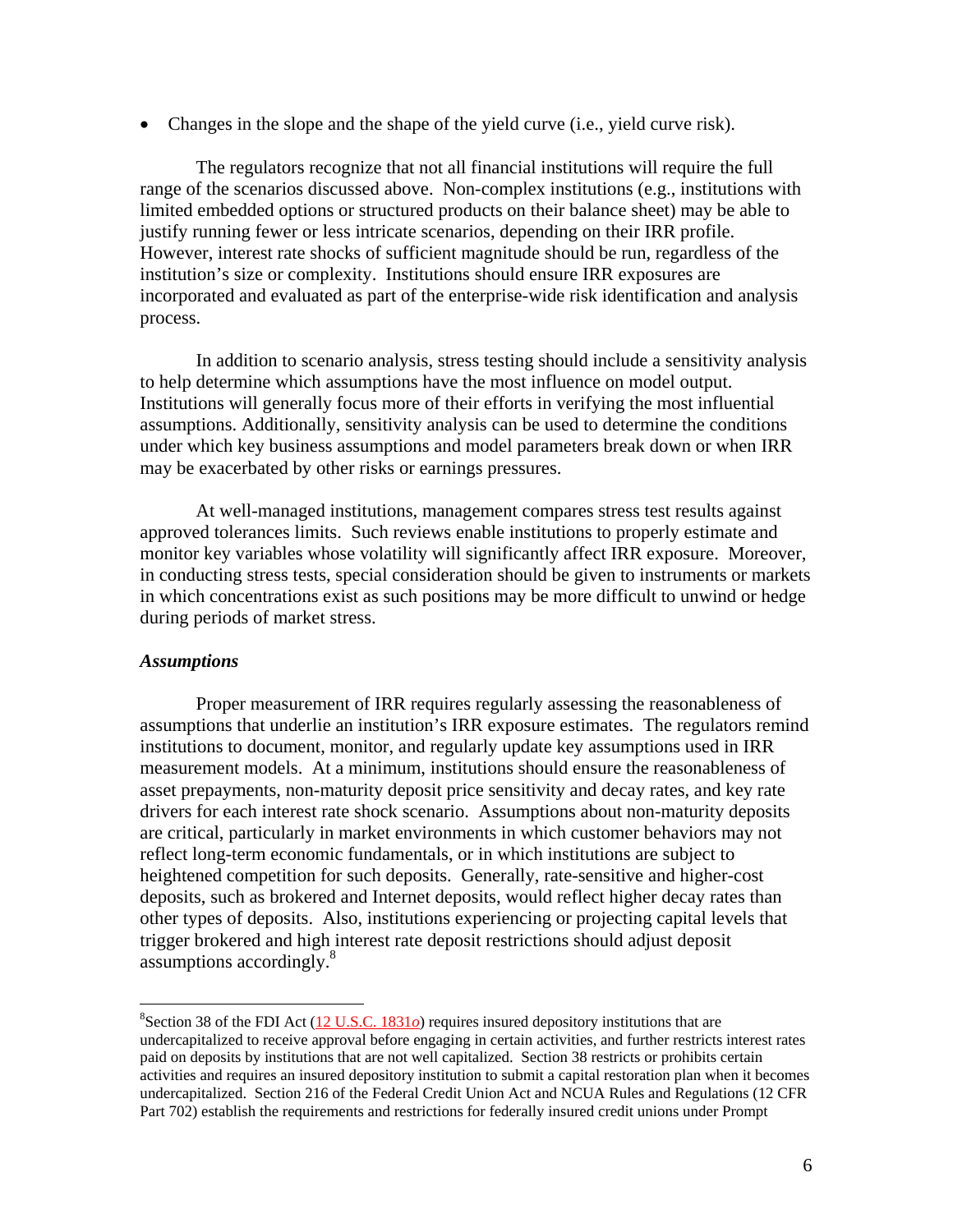When dynamic simulations of future growth and business assumptions are used, assessment of consistent replacement growth rate assumptions is particularly important. Customer behaviors can differ in various markets. Financial institutions should perform historical and forward-looking analyses to develop supportable assumptions and models relevant to their market and business plans.

Proper measurement of IRR also requires sensitivity testing of key assumptions that exert the greatest impact on measurement results. When actual experience differs significantly from past assumptions and expectations, institutions should use a range of assumptions to appropriately reflect this uncertainty. When assumptions are adjusted from prior reporting periods, the changes and their effects on model outputs should be documented and clearly identified.

#### **Risk Mitigating Steps**

Limit controls should be in place to ensure positions that exceed certain predetermined levels receive prompt management attention. An appropriate limit system should permit management to identify IRR exposures, initiate discussions about risk, and take appropriate action as identified in IRR policies and procedures. Further, a wellmanaged institution will find a balance between establishing limits that are neither so high that they are never breached nor so low that exceeding the limits is considered routine and not worthy of action.

Should IRR exposure exceed or approach these limits, institutions can mitigate their risk through balance sheet alteration and hedging. The most common way to control IRR is through the balance sheet mix of assets and liabilities. This involves achieving an appropriate distribution of asset maturities or repricing structures, with the maturity or repricing mix of liabilities that will avoid the potential for severe maturity or duration mismatches between assets and liabilities.

Using derivative instruments to mitigate IRR exposures may be appropriate for institutions with the knowledge and expertise in these instruments. Hedging with interest rate derivatives is a potentially complex activity that can have unintended consequences, including compounding losses, if used incorrectly.<sup>9</sup> Each institution using derivatives should establish an effective process for managing interest rate risk. The level of structure and formality in this process should be commensurate with the activities and level of risk approved by senior management and the board. Institutions should not undertake this activity unless the board and senior management understand the institution's hedging strategy when using these instruments, including the potential risks and benefits of the strategy. Reliance on outside consultants to assist in the establishment of such a strategy

Corrective Action. For public unit and nonmember deposits, additional restrictions apply to federal credit unions as given in § 701.32 of the NCUA Rules and Regulations (12 CFR § 701.32).

<sup>&</sup>lt;sup>9</sup> Federal credit unions may only enter into derivative transactions upon receiving prior approval from the NCUA.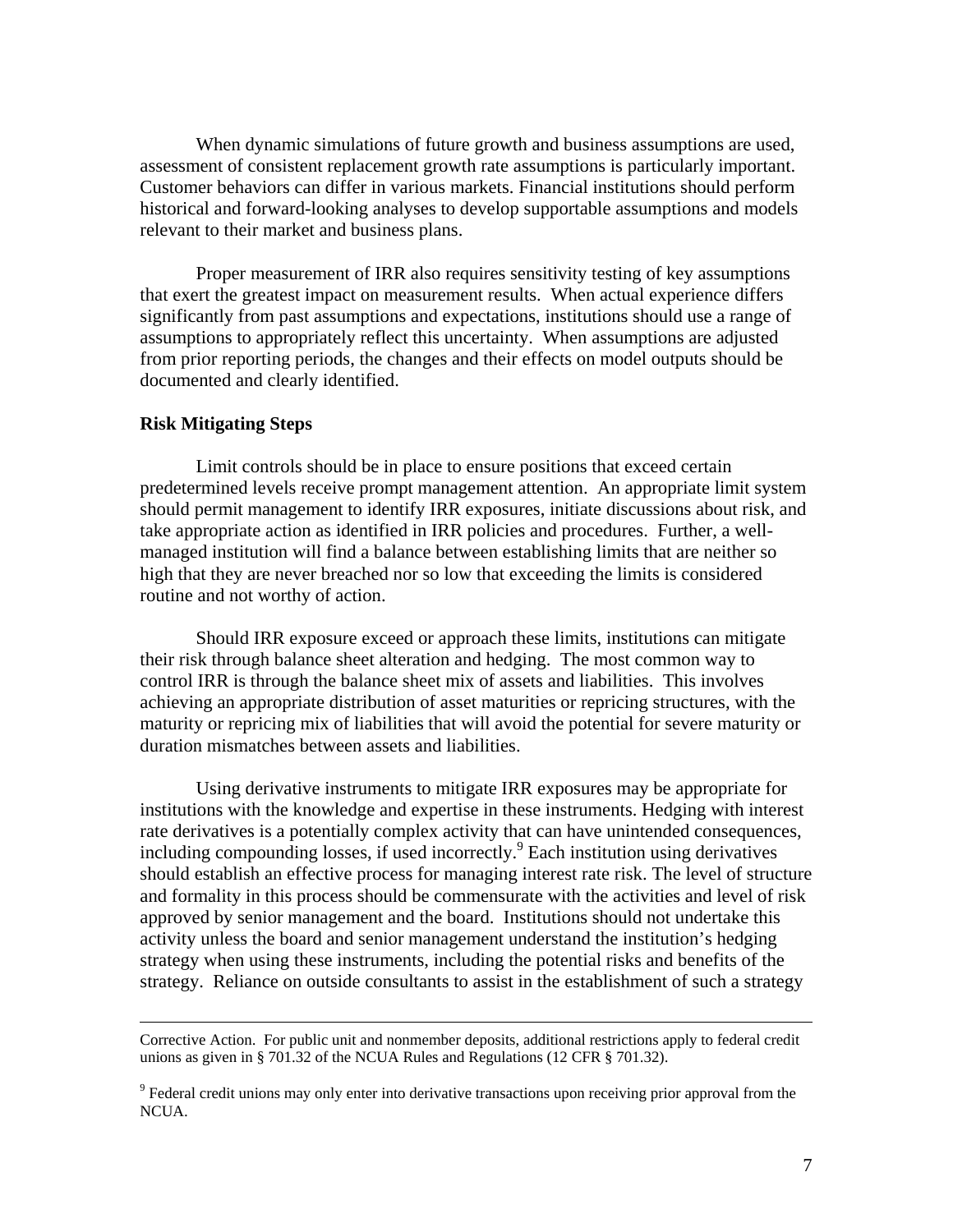does not absolve the board and senior management of their responsibility to fully understand the risks of the derivatives hedging strategy. Hedging strategies should be designed to limit downside earnings exposure or manage income or economic value of equity (EVE) volatility.

#### **Internal Controls and Validation**

The regulators expect institutions to have an adequate system of internal controls to ensure the integrity of all elements of their IRR management process, including the adequacy of corporate governance, compliance with policies and procedures, and the comprehensiveness of IRR measurement and management information systems. These controls should be an integral part of the institution's overall system of internal controls and should promote effective and efficient operations, reliable financial and regulatory reporting, and compliance with relevant laws, regulations, and institution policies.

### *Model Validation*

 Validating IRR models is a fundamental part of any institution's system of internal controls. An important element of model validation is independent review of the logical and conceptual soundness. The scope of the independent review should involve assessing the institution's measurement of IRR, including the reasonableness of assumptions, the process used in determining assumptions, and the backtesting of assumptions and results. Management also should implement adequate follow-up procedures to monitor management's corrective actions. The results of these reviews should be available for the relevant supervisory authorities.

Smaller institutions that do not have the resources to staff an independent review function should have processes in place to ensure the integrity of the various elements of their IRR management processes. Often, smaller institutions will use an internal party that is sufficiently removed from the primary IRR functions or an external auditor to ensure the integrity of their risk management process.

Institutions that use vendor-supplied models are not required to test the mechanics and mathematics of the measurement model. However, the vendor should provide documentation showing a credible independent third party has performed such a function.<sup>10</sup> Large and complex institutions, or those with significant IRR exposures, may need to perform more in-depth validation procedures of the underlying mathematics. Validation practices could include constructing an identical model to test assumptions and outcomes or using an existing, well-validated "benchmark" model, which is often a less costly alternative. The benchmark model should have theoretical underpinnings, methodologies, and inputs that are as close as possible to those used in the model being validated. Large and more complex institutions have used "benchmarking" effectively to identify model errors that could distort IRR measurements. The depth and extent of the

 $\overline{a}$ 

 $10$  Ibid.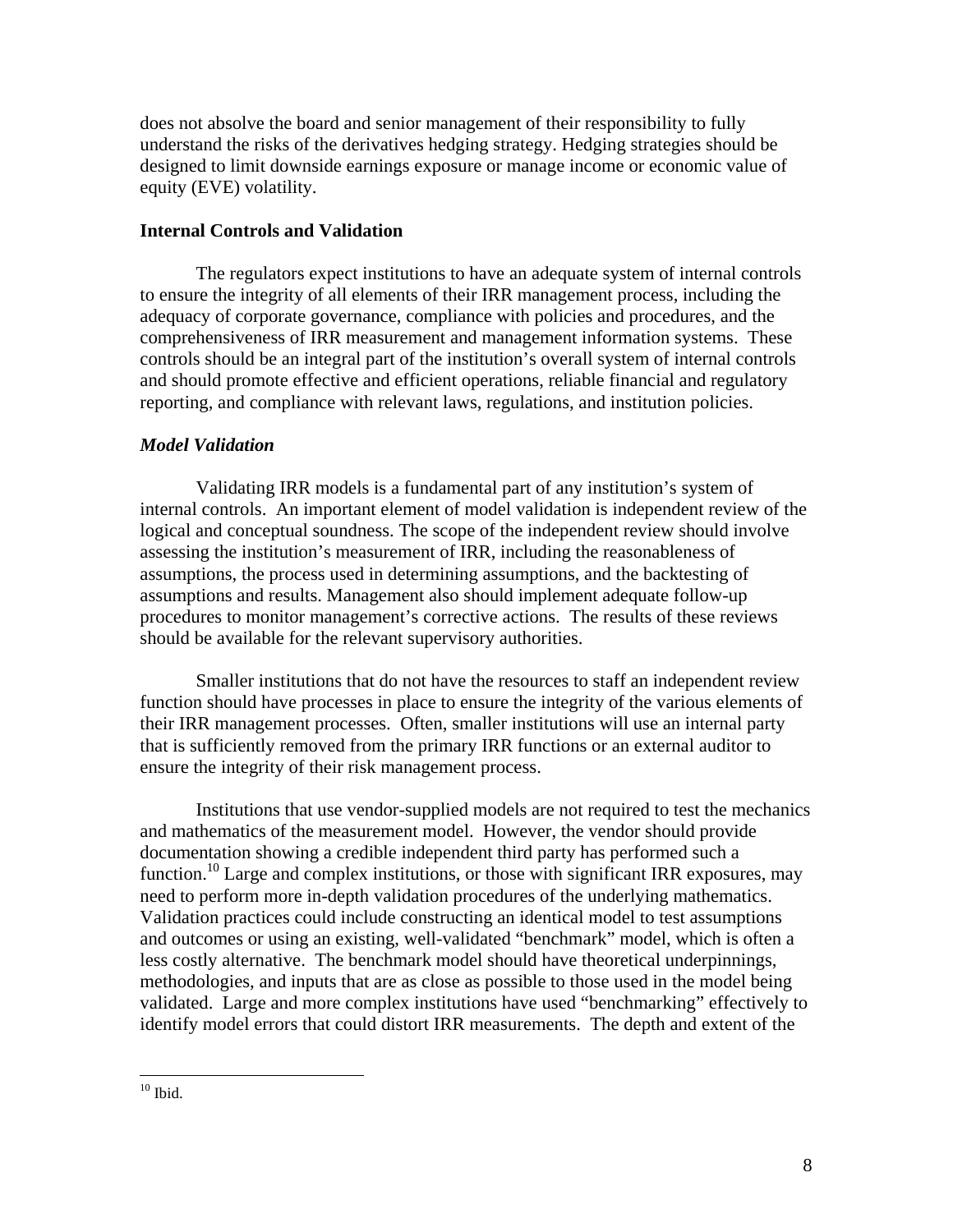validation process should be consistent with the materiality and complexity of the risk being managed.

# **Conclusion**

The adequacy and effectiveness of an institution's IRR management process and the level of its IRR exposure are critical factors in the regulators' evaluation of an institution's sensitivity to changes in interest rates and capital adequacy. When evaluating the applicability of specific guidelines provided in this advisory and the level of capital needed for the level of IRR, the institution's management and regulators should consider factors, such as the size of the institution, the nature and complexity of its activities, and the adequacy of its level of capital and earnings in relation to its overall IRR profile. Material weaknesses in risk management processes or high levels of IRR exposure relative to capital will require corrective action. Such actions could include recommendations or directives to:

- Raise additional capital;
- Reduce levels of IRR exposure;
- Strengthen IRR management expertise;
- Improve IRR management information and measurement systems; or
- Take other measures or some combination of actions, depending on the facts and circumstances of the individual institution.

IRR management should be an integral component of an institution's risk management infrastructure. Management should assess the need to strengthen existing IRR practices by incorporating the supervisory expectations and management techniques highlighted in this advisory.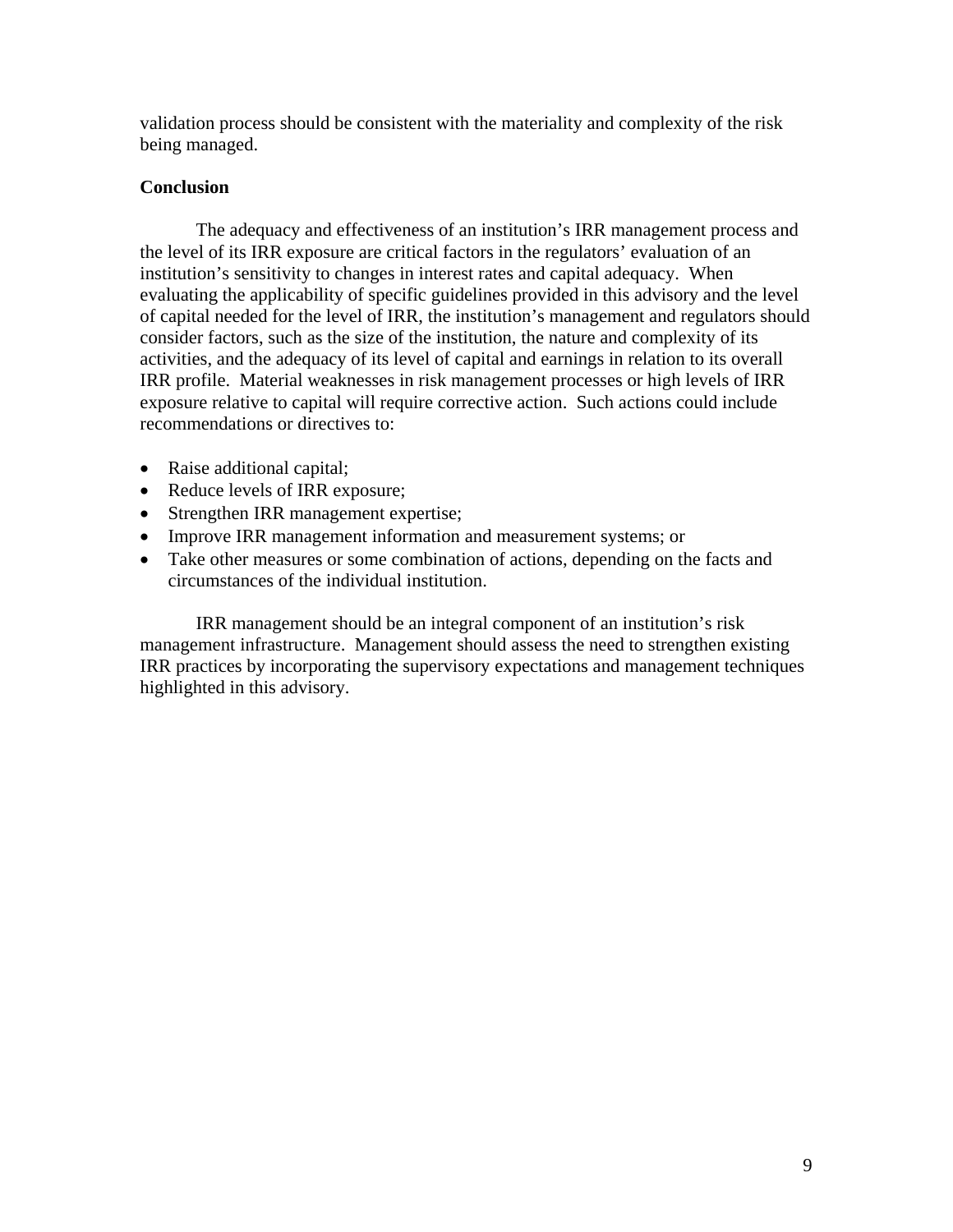# **APPENDIX A**

# **REGULATORY GUIDANCE ON INTEREST RATE RISK**

# **Federal Deposit Insurance Corporation, Federal Reserve Board and Office of the Comptroller of the Currency:**

*Interagency Policy Statement on Interest Rate Risk*  http://www.fdic.gov/news/news/financial/1996/fil9652.pdf

# **Additional Federal Deposit Insurance Corporation:**

*Risk Management Manual of Examination Policies* (section 7.1) http://www.fdic.gov/regulations/safety/manual/section7-1\_toc.html

# **Additional Federal Reserve Board :**

*Commercial Bank Examination Manual* (section 4090) http://www.federalreserve.gov/boarddocs/supmanual/cbem/0005cbem.pdf *Bank Holding Company Supervision Manual* (section 2127) http://www.federalreserve.gov/boarddocs/supmanual/bhc/200907/2000p5.pdf *Trading and Capital Markets Activities Manual* (section 3010) http://www.federalreserve.gov/boarddocs/supmanual/trading/trading.pdf

# **Additional Office of the Comptroller of the Currency:**

*Comptroller's Handbook on Interest Rate Risk* http://www.occ.treas.gov/handbook/irr.pdf *Model Validation* (Bulletin 2000-16) http://www.occ.treas.gov/ftp/bulletin/2000-16.doc *Risk Management of Financial Derivatives*  http://www.occ.treas.gov/handbook/deriv.pdf

### **Office of Thrift Supervision:**

*Management of Interest Rate Risk; Investment Securities and Derivatives Activities* (TB-13a) http://files.ots.treas.gov/84074.pdf *Risk Management Practices in the Current Interest Rate Environment* http://files.ots.treas.gov/25195.pdf

### **National Credit Union Administration:**

*Real Estate Lending and Balance sheet Management* (99-CU-12) *Asset Liability Management Procedures (*00-CU-10) *Liability Management - Rate-Sensitive and Volatile Funding Sources (*01-CU-08) *Managing Share Inflows in Uncertain Times (*01-CU-19) *Non-maturity Shares and Balance Sheet Risk* (03-CU-11) *Real Estate Concentrations and Interest Rate Risk Management for Credit Unions with Large Positions in Fixed Rate Mortgages (*03-CU-15) http://www.ncua.gov/Resources/LettersCreditUnion.aspx